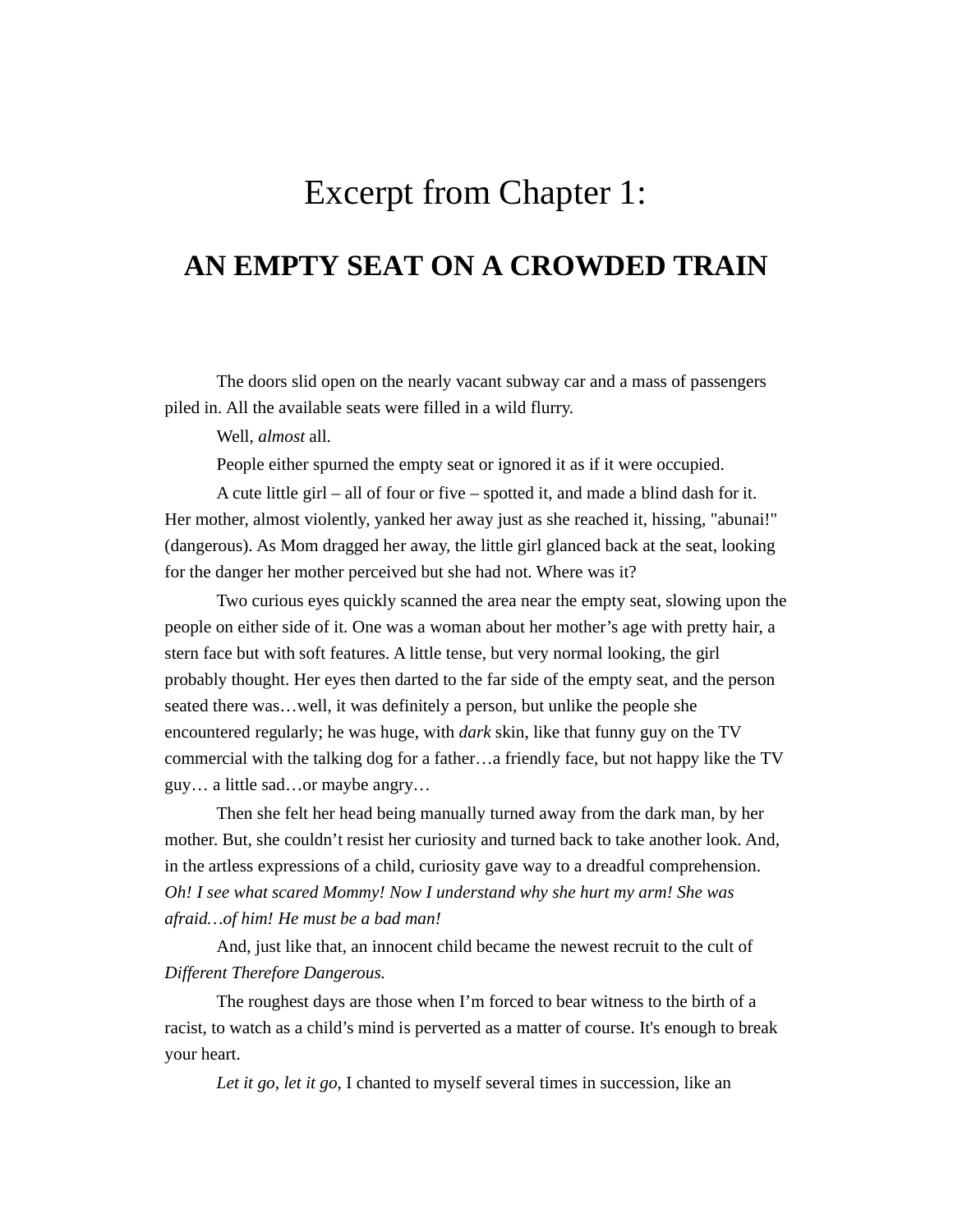incantation, while shaking my head like the action might help jar the image of a child's crossing to the dark side from its fixed position. I must've looked loco to the other passengers.

There was a time when a scene like that would make me want to holler. Now it just makes me feel uptight. Has my skin toughened or have I steeled something inside of me against this kind of tactless cruelty?

As the train pulled away from the station, I closed my eyes and took a couple of deep breaths, willing myself to uncoil my mind and unclench the grip I had on the handrail beside me. Behind my eyelids was a tranquil sight: black, beautiful emptiness.

It was a peace I knew would last only as long as my eyes were shut.

\*\*\*\*\*

Back when I was fresh from the States, the empty seat was troubling, but silently so, like a sullen mute thinking hateful thoughts transmitted through cold eyes and pouted cheeks, and I could live with that. Besides, I was easily distracted by all the stimuli in my new environment. Everything in the subway car held my interest, from the advertisements, to the design of the car and the contrast of shapes and sizes with the ones I was accustomed to back home. I was in my element. I've always adored locomotives, and the discrepancies I discovered fascinated me! I was kid in a candy store, and the abundant eye-candy at every turn only served to emphasize that. My adventure was underway; a whole new world, full of wonders, raced by outside the train's windows.

But, soon enough, as is always the case, the awe began to wane. The candy in my environment started tasting too sweet and getting stuck in my dental work. I wanted it to melt in my mouth, but instead it melted in my hands. I rolled with it, though. This was to be expected. Life certainly hadn't been a sweet shop before I came to Japan, so I knew very well how to get by without them.

But, without distractions in every direction, the mute seated beside me, disguised as an empty seat, kept coming into view. "*What's with this thing, anyway? And what's wrong with these people that they so often find sitting beside me verboten?"* But, I'd dismiss these questions before they could take root. I was in a new society, I told myself, so naturally things were different. And the amount of eccentricity I'd encountered thus far in Japan almost made the empty seat into just another cultural quirk among many. Taking a tablet called: "this is *not* America," once-a-day helped a lot, too.

Besides, the mute didn't insist on the same level of attention I was paying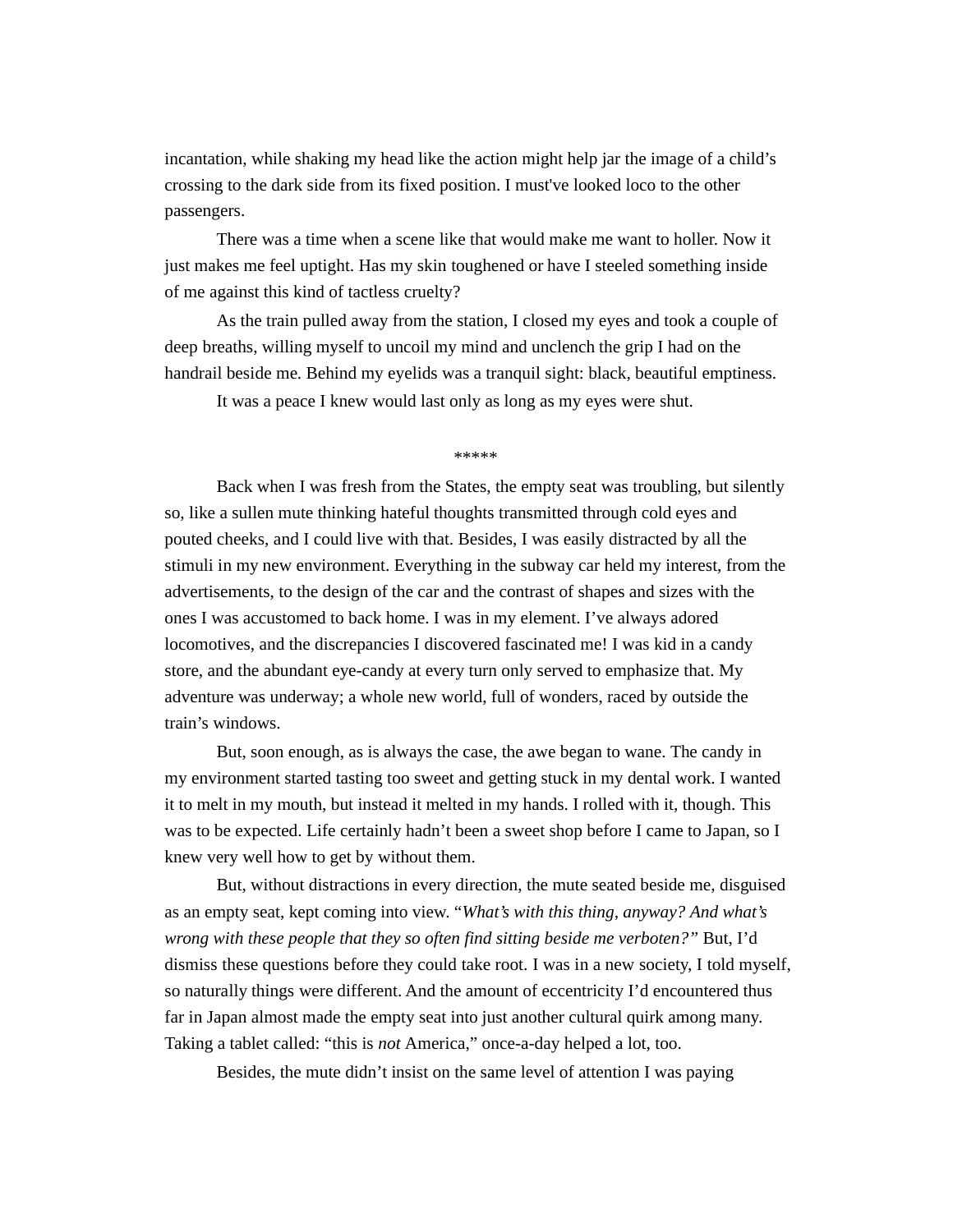everything else. It just *knew* it would eventually get it. It reminded me of an over-confident opponent in a chess match, eight, nine, ten moves away from another notch in the belt, as it sat there looking back at me. I could feel it waiting for me to make a move, one of a couple of moves it anticipated I would make, so it could cut my defenses to pieces, and cry, "mate!"

But, I refused to engage.

Then, one day, out of the blue, the mute pulled a Helen Keller and found a voice! Or perhaps I'd given it a voice. It sounded like mine: same lilting intonation, same baritonal Brooklyn bravado accented with ghetto elitist.

*"What's wrong with you, Loco?* It scolded. *What do you care how these people get down? So what they've chosen not to sit next to you! Big fucking deal! That's their prerogative! You've got better things to think about than where people plant their asses, don't you? Life is short, my brother! Don't waste it sweating what these characters do! It ain't worth it, yo!"* 

I didn't know where this was coming from…I wasn't sweating anything! Why did I feel the need to tell myself *not* to do something I wasn't even doing? I agreed wholeheartedly with this assessment. *Of course* I had better things to think about...duh! I had a language to learn, and stories to write. There was money to be made, and girls lined up to for a taste of the outside world I represented. *Fuck* I care about an empty seat. Yet, the obvious was being overstated for a reason.

This denial continued for a while, as I tried to keep my life filled with things that made denying the empty seat the attention it was due a prerogative.

Maybe a year later, the seat started condescending, on my behalf. Just like it knew how much I hated condescension! That should have been a red flag. An inanimate object knowing my triggers so well should have raised all kinds of alarms. But, it didn't.

*"Cut them some slack, Loco. They're a simple people,"* the empty seat whispered. "*Closed-minded, arrogant, ignorant, unsophisticated, and unaccustomed to the ideas you personify! You're gonna have to accept that fact! Embrace it, even. Keep in mind this is their tiny island lair, and they're a homogeneous race only a handful of generations from both isolation from the civilized world and nuclear devastation! You, on the other hand, are the product of advanced citizenship, direct from the thriving and throbbing cultural center of the known universe, living among modern day savages who actually think they're advanced! Your presence here spits in the face of their delusions and desires. Of course they shun you. You are the present and the future! They're history!* Literally, *a dying breed desperately clinging to rapidly decomposing ideas. No wonder they're afraid of you. They don't know you are the light at the end of the dark*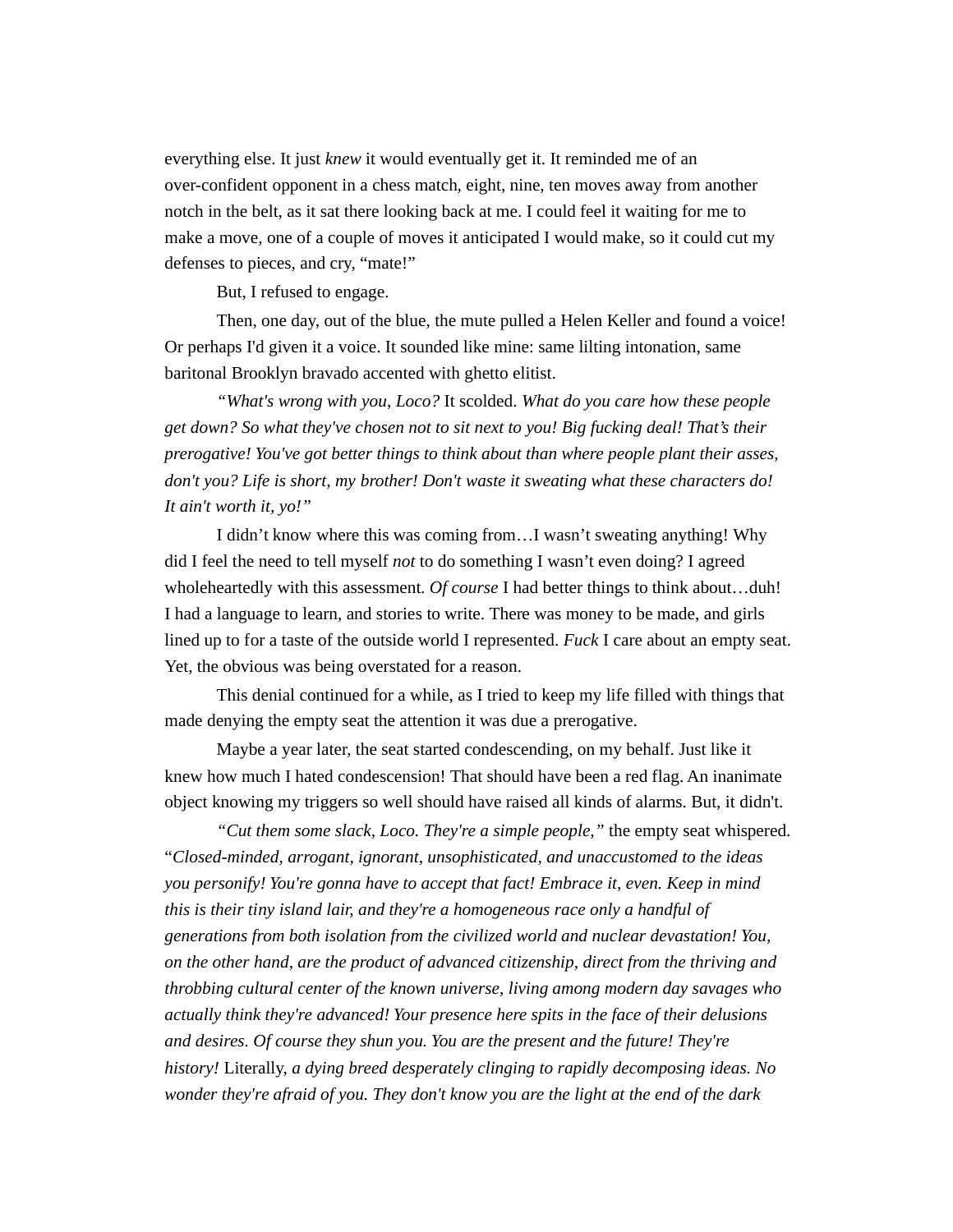## *tunnel of ignorance in which they dwell! They think you're a bullet train racing toward them! You represent the change they most fear!"*

That bit of abasement boosted my self-esteem and pacified me for a spell. Hell! I *was* a fully actualized adult living in the *real* world. *They* were dense and callow babes in the woods. I was more than different. I was *better* than them! I rode that wave of superiority to shore whenever I needed to. I smiled at the empty seat, knowing it was a sign that my feet were planted firmly on the moral high ground. *You know you're hitting the right chords when people either hate you or love you,* so I must be doing something right, I told myself, because I had my fair share of both.

Then, a couple of years later, and without any preamble, the seat took a different tack. One of those chess moves where you emotionally prepare yourself to lose by envisioning your finger tipping over your king in surrender.

What it did was, it stopped echoing my thoughts and started eerily amplifying what I imagined to be theirs. It would explain, apologetically: "*It's nothing personal…we just find you threatening, that's all. You're an over-sized member of a notoriously loud and ostentatious people. Besides, it's common knowledge among us that you have an odor we would find disagreeable and frankly unendurable. It is not our intention to offend you, mind you. We'd just prefer risking offense to jeopardizing our well-being or peace of mind. Sure, that's not especially kind, and goes against our famously polite nature, but it is reasonable, isn't it? After all, we have no experience dealing with your kind, and we don't speak your language, so we default to* better safe than sorry. *It's just our way."*

I'd never heard such plain spoken and obtuse disparagement. Nothing in my self-proclaimed superior background had prepared me for such absurdity. The empty seat had judged me, handed down a decree that I had no hope of appealing. An echo of the *guilty* verdict seemed to issue from the seat and rebound off the walls of the train car and the scornful faces of the passengers in an endless reverberation of treachery, and I really wasn't sure how to respond to it; or even if I should respond to it at all.

Contentment vanquished, my smile withdrew defensively into my heart like the head of a turtle into its shell, and in its place I'd don a scowl and wear it like a mask over my sadness. I'd glimpse it from time to time reflected in the windows I used to peer out of at a new playground for my imagination, and in the eyes of my fellow passengers when they would dare to meet mine. Indignation became a weapon I'd brandish on the people around me (because I'd look pretty foolish aiming it at an empty seat, now wouldn't I)?

But, the empty seat would not be intimidated by my angry mien. It had evolved